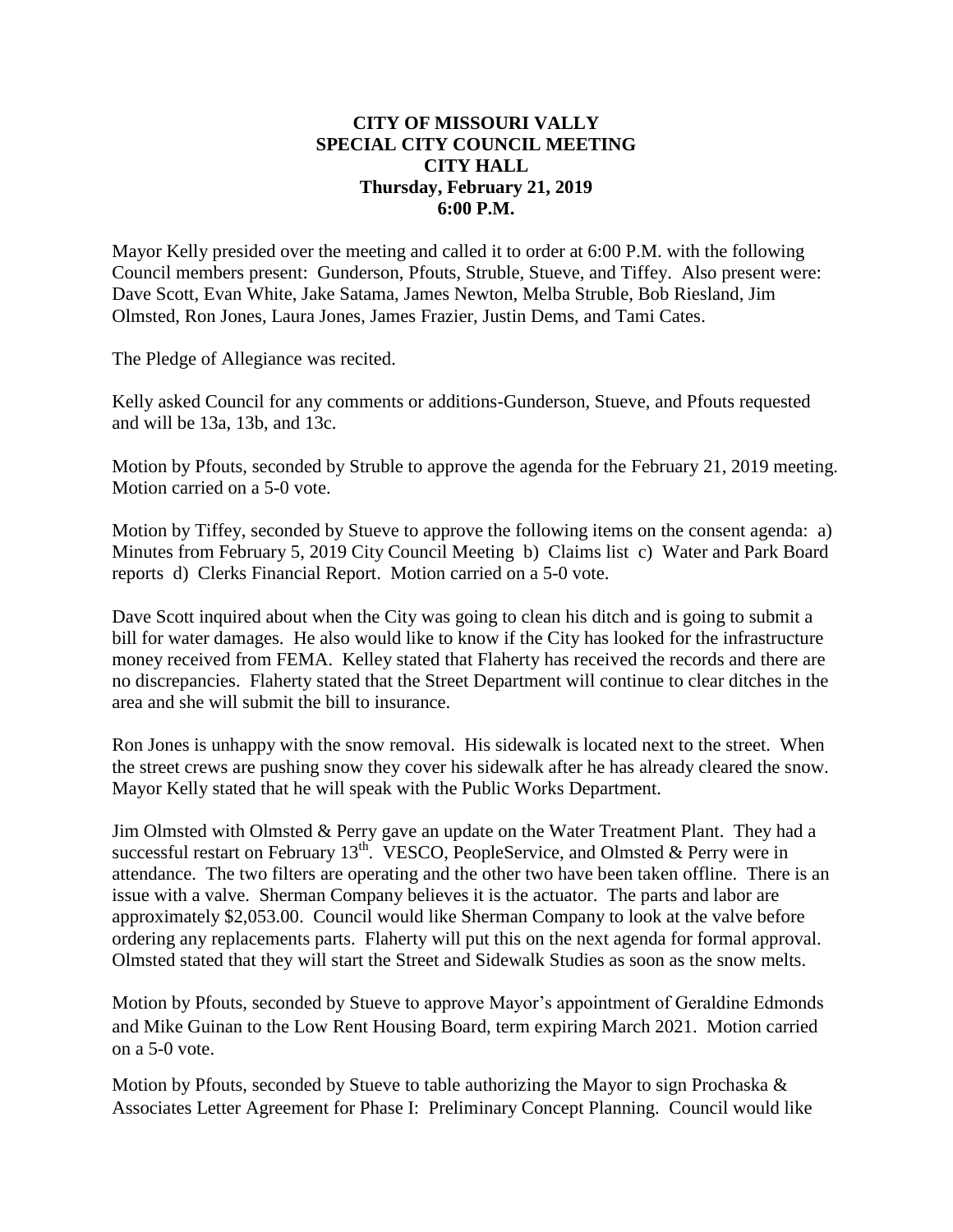members of the Fire Association to come and discuss funding options. Motion carried on a 5-0 vote.

Discussion was held on the FY 19/20 budget. Flaherty stated that minor changes were made and the levy was reduced from the last meeting.

Motion by Stueve, seconded by Pfouts to set the Public Hearing for the FY 19/20 Budget at 6 p.m. on March 11, 2019 at City Hall. Motion carried on a 5-0 vote.

Discussion was held on the 2015 International Property Maintenance Code. SWIPCO held a Community Housing Meeting and they spoke about making improvements to the community and housing. They currently help with a rental property registration and inspection program. SWIPCO would do inspections and help the City figure out the fees to charge rental property owners. They would like the City to adopt the 2015 International Property Maintenance Code. Council would like Flaherty to prepare the ordinance. SWIPCO will be at the March  $5<sup>th</sup>$  meeting to answer any questions.

Gunderson stated that on February  $19<sup>th</sup>$ , the railroad blocked all three crossings. Kelly stated it was an emergency shutdown. The camera system will be running until the end of February and then the footage will need to be gone through.

Stueve inquired about new flood maps and asked how the City is issuing permits in the Willow Park area. Flaherty stated that the Building Inspector has to receive a certificate of elevation and contacts the Iowa DNR before issuing any permits. The preliminary flood maps from the County have been released but they have not released the City flood maps. FEMA will be having a town meeting once the City maps are released. Patty asked why the City is dumping snow by the old baseball field on Harrison Street. Flaherty stated that Rand Center no longer wants the City to dump snow on their property. Riesland stated that they dumped on the wrong spot and will not be dumping on the field from now on. Stueve also wanted to remind everyone to scoop their sidewalks.

Kelly stated again that Flaherty received the FEMA records and all funds have been accounted for. There is an IDOT meeting on March  $20<sup>th</sup>$ . Struble and Gunderson volunteered to attend. Kelly stated that the City will be looking for new ways to plow the City streets during a snow emergency. He also stated that he and Flaherty attended a meeting with the Rand Center Board and proposed two options for the rock parking lot. He suggested the Rand Center either donate or lease the lot to the City.

Motion by Pfouts, seconded by Stueve to enter into closed session at 6:39 p.m. per IA Code  $21.5(1)(i)$  to evaluate the professional competency of an individual whose appointment, hiring, performance, or discharge is being considered when necessary to prevent needless and irreparable injury to that individual's reputation. Motion carried on a 5-0 vote.

Motion by Pfouts, seconded by Stueve to return to open session at 7:35 p.m. with no action taken. Motion carried on a 5-0 vote.